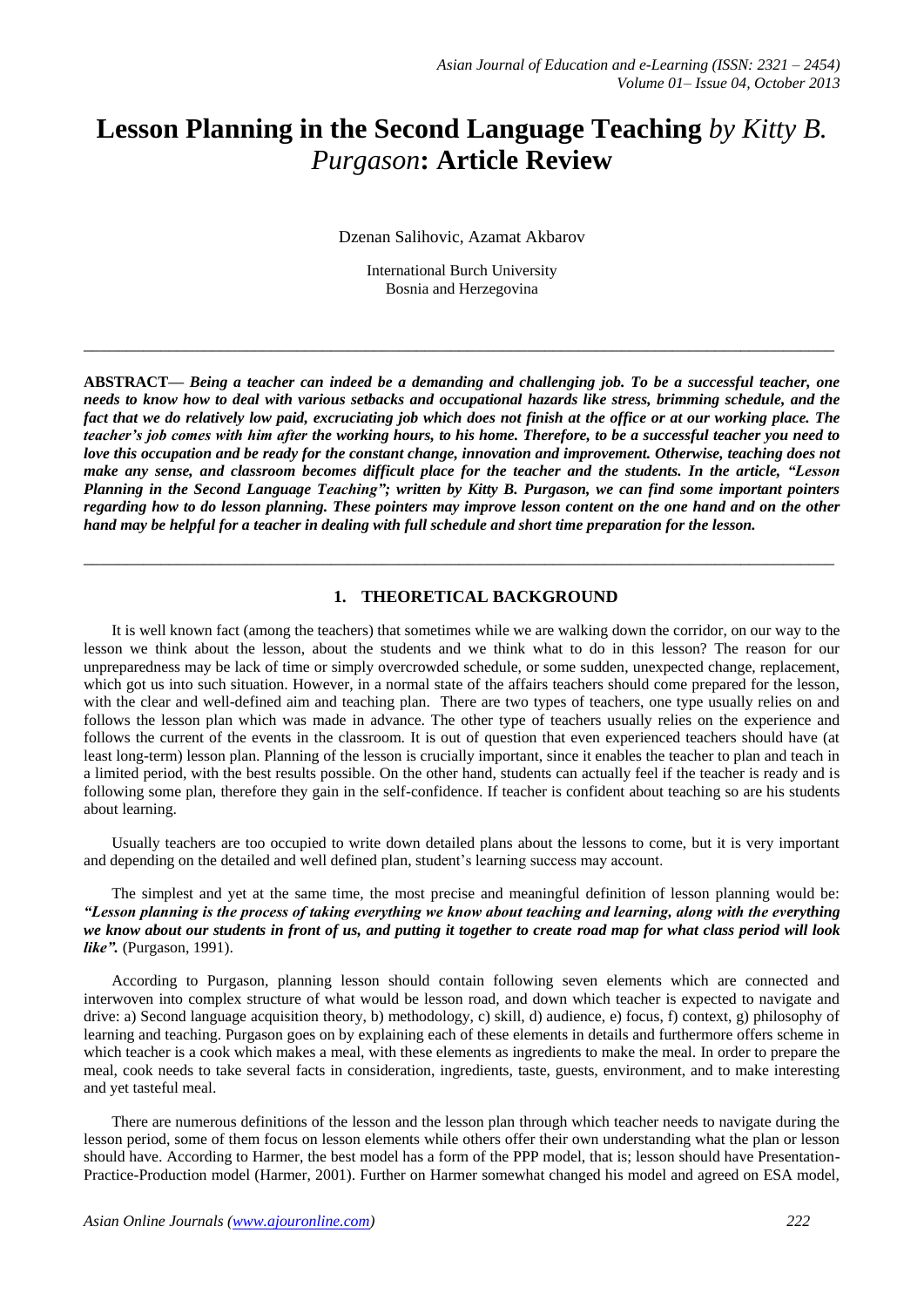or simply Engage-Study-Activate model which in his opinion is more effective than PPP model. Some other researchers like Echevarria, Vogt & Short would advise SIOP model (Sheltered Immersion Observation Protocol) in which learners are literary immersed in language learning through the combination of the content and language learning. In Kurzweil and Scholl's opinion ECRIF model (Encounter, Clarify, Remember, Internalize, Fluently use) would be the right one to follow. Whatever model chosen, teacher needs to be aware that lesson needs to have different elements and that sometimes combination of these models might be necessary for our teaching.

### **2. A LESSON PLAN – DECISION MAKING (3-5 STEPS)**

#### *2.1 Decisions before the lesson*

Planning is a means of making decisions. As teachers anticipate their class, they think about content, materials, sequencing, and timing in light of who their students are and what their objectives are. (Purgason, 2013)

Therefore, when teachers plan their lessons they need to follow three steps: in the first step of decision making: teacher needs to pay attention to the curriculum and objectives or learning outcomes of a learning period. In the second step teacher needs to decide whether objectives can be achieved with provided materials? Usually in this part teachers either add or remove necessary/unnecessary materials. In the third step teacher needs to check and take in consideration previous work and knowledge of the students. So teacher needs to decide if material is appropriate and whether students can follow and continue to learn. In addition to all this, teacher needs to fit all these elements into a limited period of time, and anticipate unplanned problems and develop contingency plan.

Finally teacher needs to appraise and overview the plan, in order to evaluate the plan in terms of." high professional standards, sound principles of language teaching, meaningful learning outcomes, opportunities for extended meaningful language practice and use, effective class management, a coherent sequence of activities, student motivation to learn given the opportunity to succeed, and the teacher's personal philosophy of teaching." (Purgason, 2013)

Hundreds of the questions related to the objectives, to methods, to class management, to students, to be considered in planning one single lesson plan. Whatever model (PPP, ESA, SIOP, ECRIF…..) or combination of the models teacher may opt out for; each lesson needs to have introduction, middle part and finish since they are inevitable parts and should be incorporated carefully. In cooking terms: introduction will be appetizer of the meal, middle part of the lesson will be the main course (main meal) and finish of the lesson will be the dessert. So, to spicy up the meal here are some of the recommendations and advices for the introduction, middle part and finish of the lesson:

In the beginning of the lesson it is important to motivate your students and to create suitable working atmosphere. What teacher can do in this part is to simply introduce the students with what they will be doing in the lesson and to start with appropriate warm up activity or game which will engage and attract the students to join learning.

After successfully introducing the topic and after having students engaged to work, teacher should carefully commence the middle part (and the most important part) of the lesson. In the middle part, teacher like a waiter serves different courses of meals, employing different teaching methods: making groups, integrating different skills (reading, writing, listening, speaking), including different learning styles (auditory, visual, and kinesthetic) navigating through teacher-oriented to student-oriented approaches and having different roles (organizer, observer, facilitator,… ) which may be assumed by the teacher.

In the end phase, teacher needs to serve the dessert which students will see as reward for hard work and it could be encouragement for further hard work and learning. So in this part teacher could point out what the students learned and improved, also teacher can draw the attention to what they will learn in the next lesson. (Sometime teachers opt out for relaxing games or relaxing music in the end of the lesson).

#### *2.2 Decisions during the lesson*

It may happen that our plan does not work, in such situations teacher needs to either improvise or fall back to some back up activity which should be included in the contingency plan. The reasons for our plan not to work can be different, and successful (experienced) teacher should anticipate them and be ready for such situations. It may happen that our students did not do their homework or assignment which is essential for our lesson, or maybe we could face technical problem or simply it may occur that our students are not interested in the topic or class discussion. Another problem is the timing; sometimes it happens that we simply could not fit content into the limited time as we planned. In similar situations teacher should be ready and anticipate such problems, therefore teacher could have back-up activity or game, or teacher could simply skip less important activities and give them as a homework. It happens that our students take